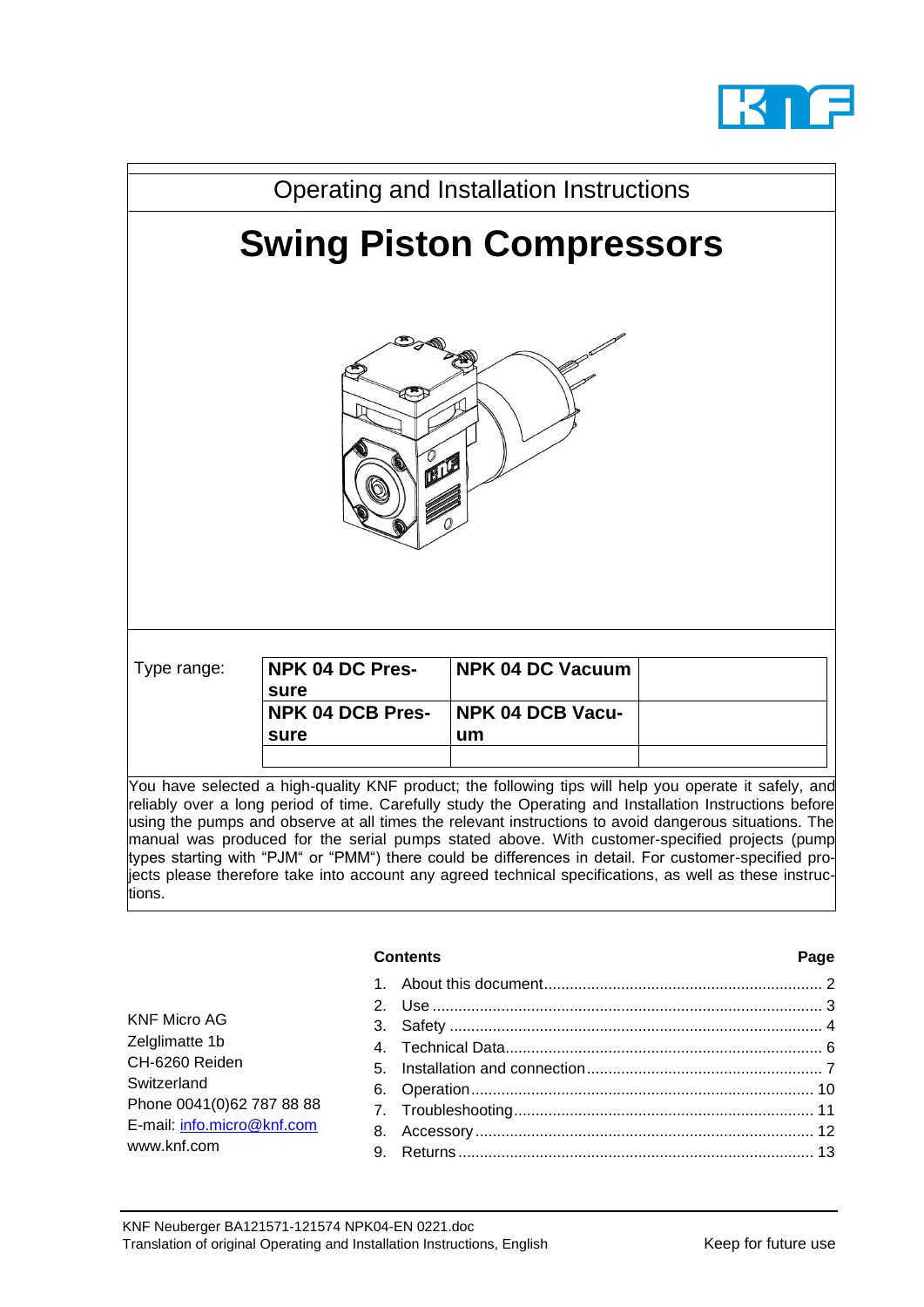## <span id="page-1-0"></span>**1. About this document**

### **1.1. Using the Operating and Installation Instructions**

The Operating and Installation Instructions are part of the pump.

- ➔ Pass on the Operating and Installation Instructions to the next owner.
- Customer-specific project pumps (pump models which begin with "PJ" or "PM") may differ from the Operating and Installation Instructions. Project pumps
	- **→** For project pumps, also observe the agreed upon specifications.

### **1.2. Symbols and markings**

#### **Warning**



A danger warning is located here.

Possible consequences of a failure to observe the warning are specified here. The signal word, e.g. Warning, indicates the danger level.

➔ Measures for avoiding the danger and its consequences are specified here.

#### **Danger levels**

| Signal word    | Meaning                                         | Consequences if not observed                                               |
|----------------|-------------------------------------------------|----------------------------------------------------------------------------|
| <b>DANGER</b>  | warns of immedi-<br>ate danger                  | Death or serious injuries<br>and/or serious damage are the<br>consequence. |
| <b>WARNING</b> | warns of possible<br>danger                     | Death or serious injuries<br>and/or serious damage are<br>possible.        |
| <b>CAUTION</b> | warns of a possibly<br>dangerous situa-<br>tion | Minor injuries or damage are<br>possible.                                  |

*Tab. 1*

#### **Other information and symbols**

- ➔ An activity to be carried out (a step) is specified here.
	- 1. The first step of an activity to be carried out is specified here. Additional, consecutively numbered steps follow.
- This symbol refers to important information. Ť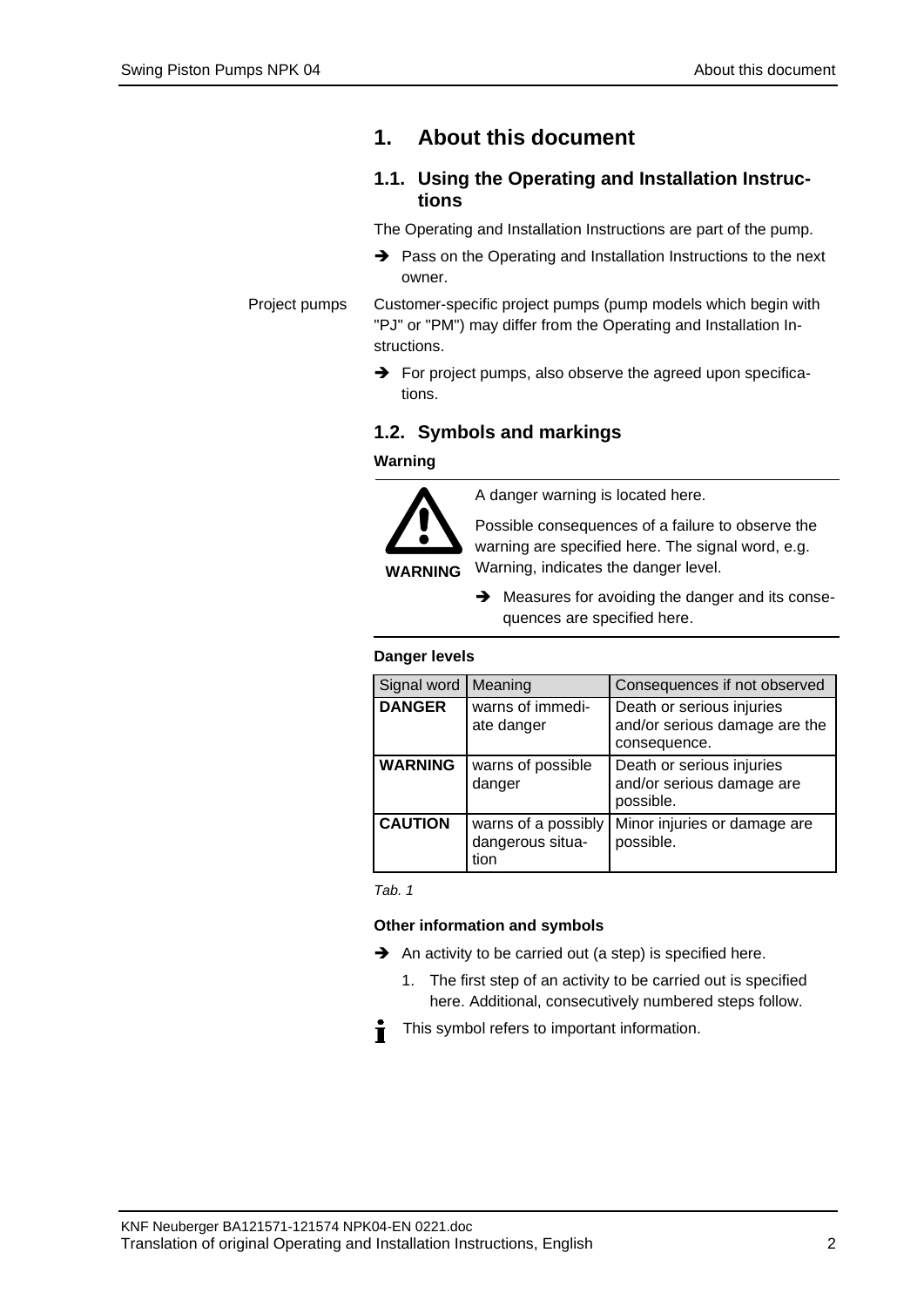conditions

Requirements for transferred medium

## <span id="page-2-0"></span>**2. Use**

## **2.1. Proper use**

The pumps are designed for pumping air.

#### **Owner's responsibility**

Only install and operate the pumps under the operating parameters and conditions described in Chapter [4,](#page-5-0) Technical data. Operating parameters and

Only complete pumps may be taken into service.

Make sure that the installation location is dry and the pump is protected against rain, splash, hose and drip water.

When using a medium other than air: Before using a medium, check whether the medium can be transferred danger-free in the specific application case.

Before using a medium, check the compatibility of the materials of the pump head, swing piston and piston seal with the medium.

### **2.2. Improper use**



Hazard of explosion when the surrounding atmosphere is explosive

 $\rightarrow$  The pumps may not be operated in an explosive atmosphere.

**WARNING**

Hazard of explosion from combustible and potentially explosive media

 $\rightarrow$  The pumps may not be used to pump combustible or potentially explosive media.

The pumps are not suitable for transferring dusts.

The pumps are not suitable for pumping vapors or liquids.

An overpressure must not be applied to the suction side of the pump.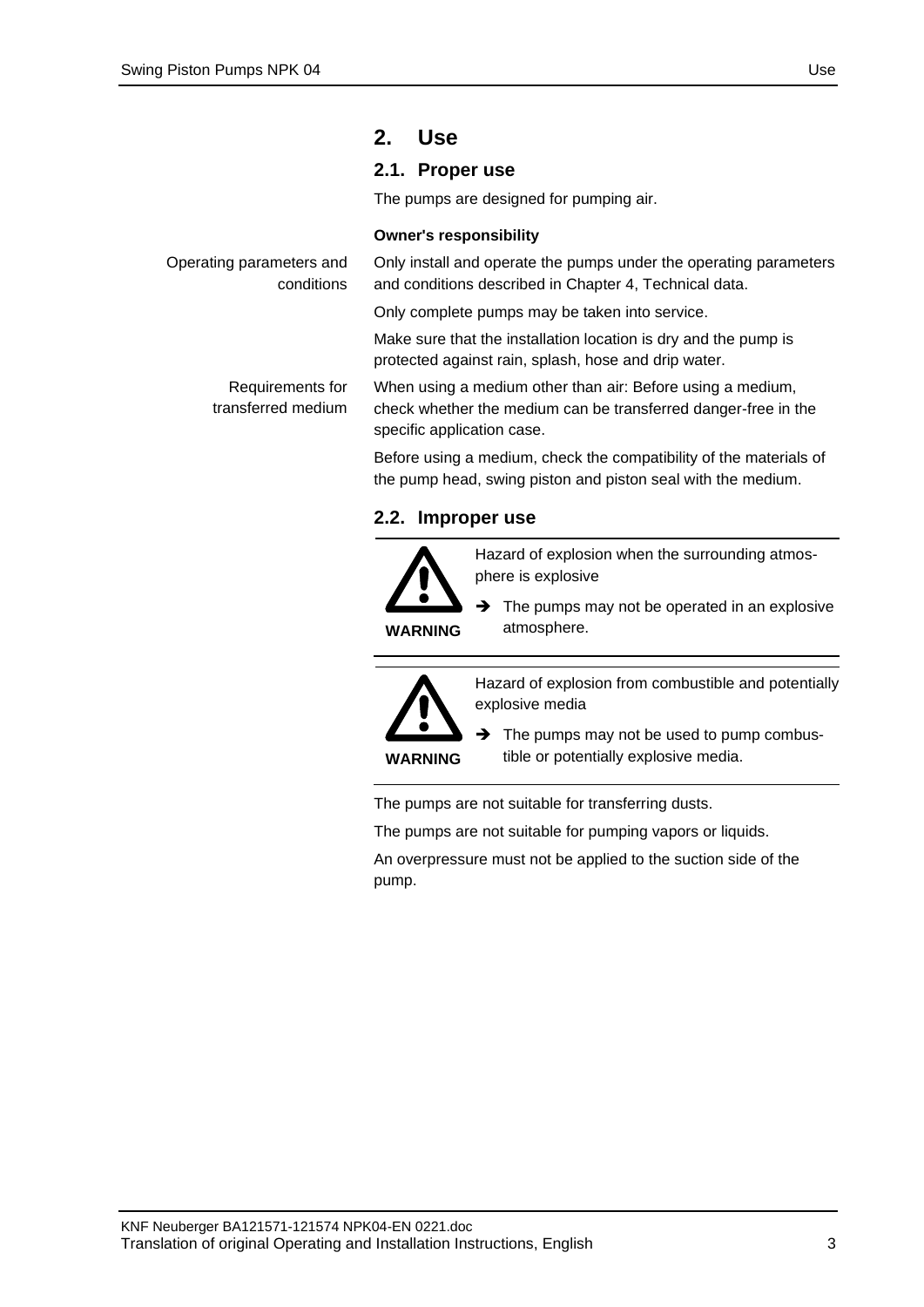## <span id="page-3-0"></span>**3. Safety**

Note the safety precautions in sections 5*. Installation and connection,* and 6*. Operation*.

The pumps are built according to the generally recognized rules of technology and in accordance with the occupational safety and accident prevention regulations. Nevertheless, dangers can result during its use which lead to injuries to the user or others, or to damage to the pump or other property.

Only use the pumps in proper technical condition and in accordance with its intended use in a safety and danger-conscious manner while observing the Operating and Installation Instructions.

Make sure that only trained and instructed personnel or specially trained personnel work on the pump. This especially applies to assembly, connection and servicing work. Personnel

> Make sure that the personnel has read and understood the Operating and Installation Instructions, and in particular the "Safety" chapter.

Observe the accident prevention and safety regulations when performing any work on the pump and during operation. Working in a safetyconscious manner

When transferring dangerous media, observe the safety regulations when handling these media. Handling dangerous media

- Store all replacement parts in a protected manner and dispose of them properly in accordance with the applicable environmental protection regulations. Observe the respective national and international regulations. This especially applies to parts contaminated with toxic substances. Environmental protection
- For the purposes of the Machinery Directive 2006/42/EC, pumps are "partly completed machinery," and are therefore to be regarded as not ready for use. Partly completed machinery may not be commissioned until such time as it has been determined that the machine in which the partly completed machinery is to be assembled is in conformity with the provisions of the Machinery Directive 2006/42/EC. The following essential requirements of Annex I of Directive 2006/42/EC (general principles) are applied and observed: EC Directives / Standards
	- − General Principles No. 1
	- − No. 1.1.2. / 1.1.3. / 1.3.1. / 1.3.3. / 1.3.4. / 1.4.1. / 1.5.8. / 1.5.9. / 1.7.4. / 1.7.4.1. / 1.7.4.3.

As these partly completed machinery are OEM-models the power supplies and the equipment for disconnecting and switching-off the partly completed machinery respectively have to be considered when mounting as well as over-current and overload protective gear.

In addition a protection against mechanical parts in motion and hot parts, if existing, has to be provided when mounting.



 $\epsilon$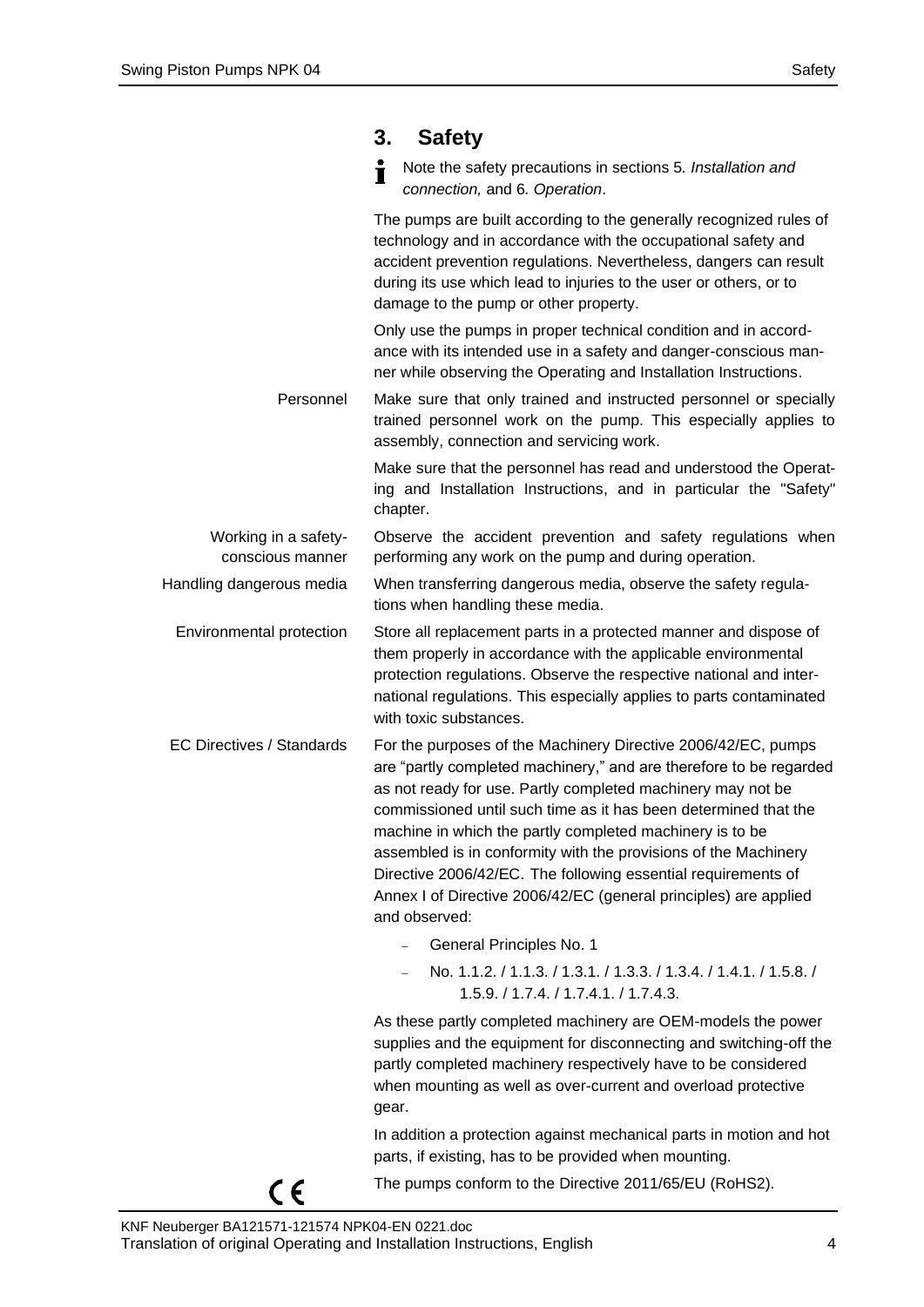The pumps conform to the EC Directive 2004/108/EC concerning Electromagnetic Compatibility.

The following harmonized standards have been used:

| INPK 04 DC               | INPK 04 DCB           |
|--------------------------|-----------------------|
| <b>IDIN EN 55014-1/2</b> | <b>DIN EN 55014-1</b> |
|                          | I DIN EN 61000-6-2    |

Tab. 2

Customer service and repairs Only have repairs to the pump carried out by the KNF Customer Service responsible.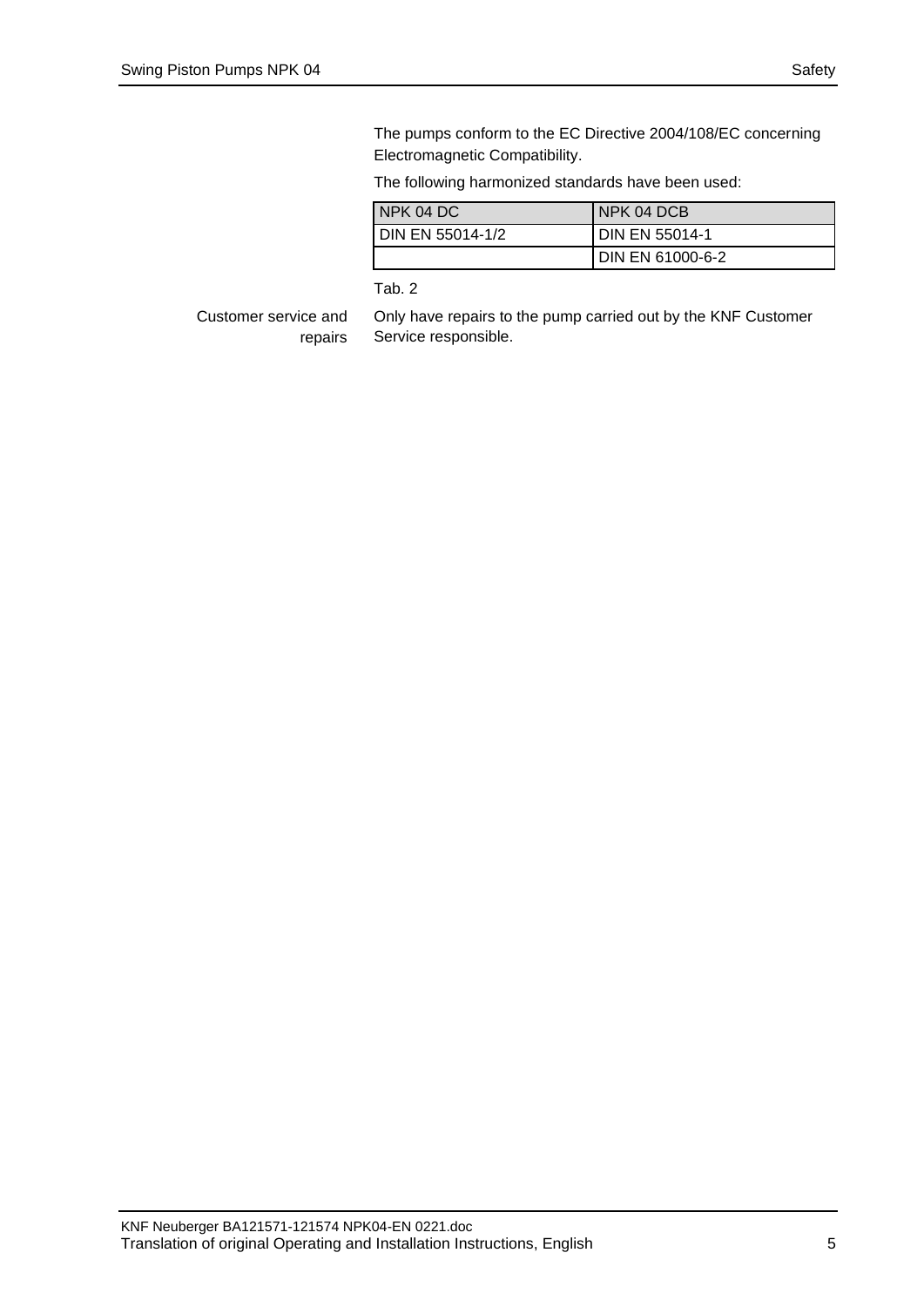# <span id="page-5-0"></span>**4. Technical Data**

#### **Pump materials**

| Assembly             | <b>Material</b> |
|----------------------|-----------------|
| Head plate; cylinder | <b>PPS</b>      |
| Valve plate          | <b>FPM</b>      |
| Piston seal          | <b>PTFE</b>     |
| $O$ -ring            | EPDM            |
| Retainer plate       | Aluminium       |

*Tab. 3*

### **Pneumatic values**

NPK 04 DC Vacuum

NPK 04 DCB Vacuum

| Parameter                                   | Value |
|---------------------------------------------|-------|
| Max. permissible operating pressure [bar g] |       |
| Ultimate vacuum [mbar abs.]                 | 300   |
| Delivery rate at atm. pressure [I/min]*     | 3.3   |

*Tab. 4 \*Liters in standard state (1,013 mbar)*

NPK 04 DC Pressure

NPK 04 DCB Pressure

| Parameter                                   | Value |
|---------------------------------------------|-------|
| Max. permissible operating pressure [bar g] | 11.0  |
| Ultimate vacuum [mbar abs.]                 |       |
| Delivery rate at atm. pressure [I/min]*     | 3.3   |

*Tab. 5 \*Liters in standard state (1,013 mbar)*

#### **Electrical data**

| I Parameter       | Value          |
|-------------------|----------------|
| I Electrical data | See type plate |

*Tab. 6*

#### **Other parameters**

| Parameter                          | Values                                                                |
|------------------------------------|-----------------------------------------------------------------------|
| Permissible<br>ambient temperature | + 5 °C bis + 40 °C                                                    |
| Permissible media temperature      | + 5 °C to + 40 °C                                                     |
| Gas-tightness                      | The gas-tightness of the pump<br>is dependent on the medium<br>used.* |

*Tab. 7*

*\* If you have questions about this, please contact your KNF advisor.*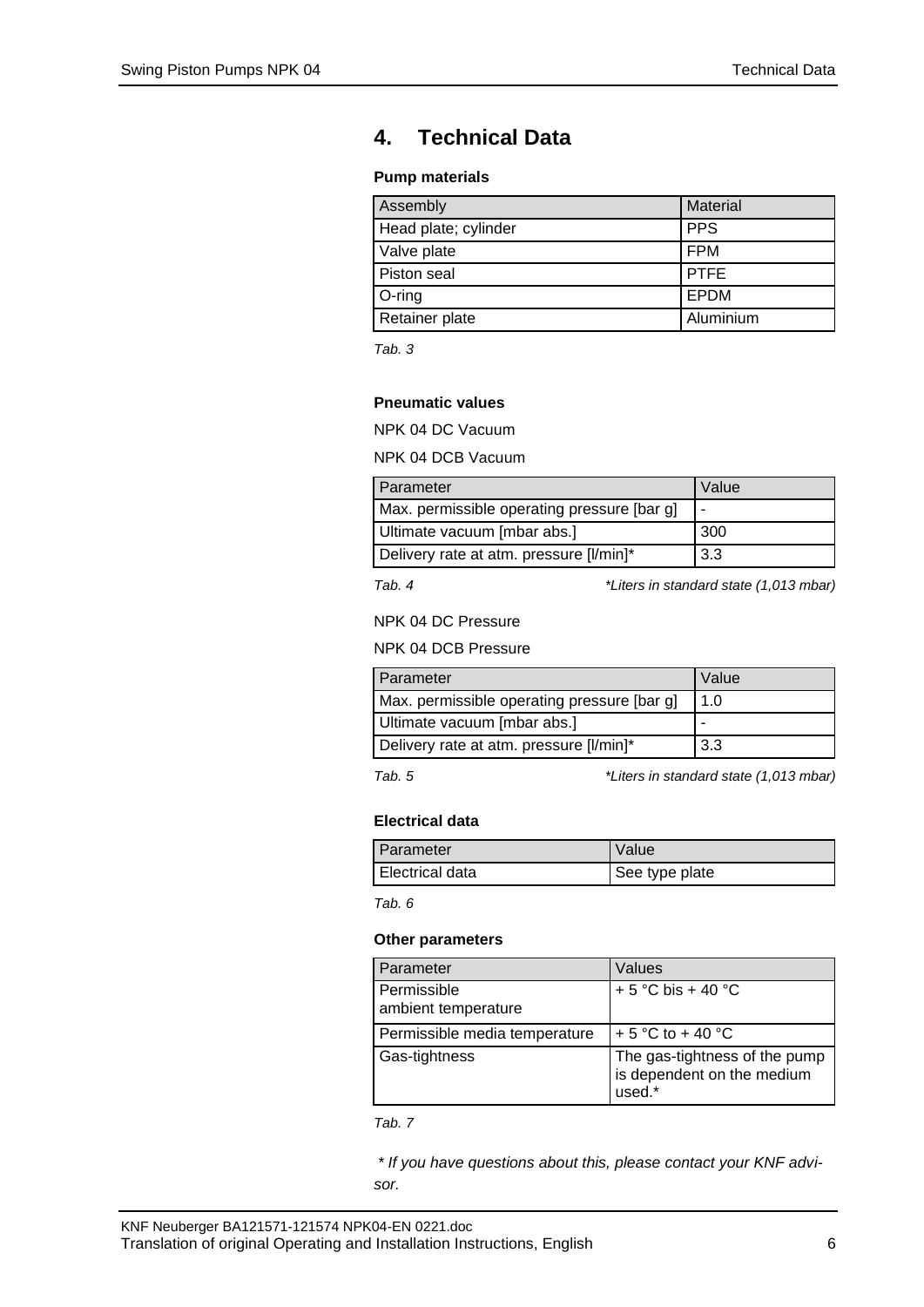Mounting dimensions Installation location

## <span id="page-6-0"></span>**5. Installation and connection**

Only install and operate the pump under the operating parameters and conditions described in Chapter [4,](#page-5-0) Technical data.

Observe the safety precautions (see Chapter [3\)](#page-3-0).

### **5.1. Installation**

- ➔ Before installation, store the pump at the installation location to bring it up to room temperature.
- $\rightarrow$  See the data sheet for the mounting dimensions.
- $\rightarrow$  Make sure that the installation location is dry and the pump is protected against rain, splash, hose and drip water.
- ➔ Install the pump at the highest point in the system to prevent condensate from collecting in the pump head.
- $\rightarrow$  Protect the pump from dust.
- ➔ Protect the pump from vibrations and jolts.

#### **5.2. Electrical connection**



Extreme danger from electrical shock

**→** Only have the pump connected by an authorized specialist.

➔ Only have the pump connected when the power supply is disconnected.

→ In the electrical installation, arrangements (complying with EN 60335-1) must be made for disconnecting the pump motor from the electrical supply.

#### **Connecting pump**

- 1. Compare the supply data with the data on the motor-plate. For operating current see type plate.
- The voltage must not vary by more than + 10% and 10% from  $\blacksquare$ that shown on the type-plate.
- 2. Connect the plus and minus pole.
- With DC motors, note the proper polarity: Т red motor cable: + black motor cable: -

#### **EMC-compatible Installation (brushless DC motor)**

In order to remove the electrical interference according to EN 55014-1:1993 + A1:1997 all pumps with brushless DC motor (DC B) must be equipped with an additional electronic circuit. This electronic circuit has to be installed as close to the motor as possible.

The additional circuitry is not necessary if a voltage supply has a suppression of > 20 dB at 150 kHz and 0 dB at 1 MHz.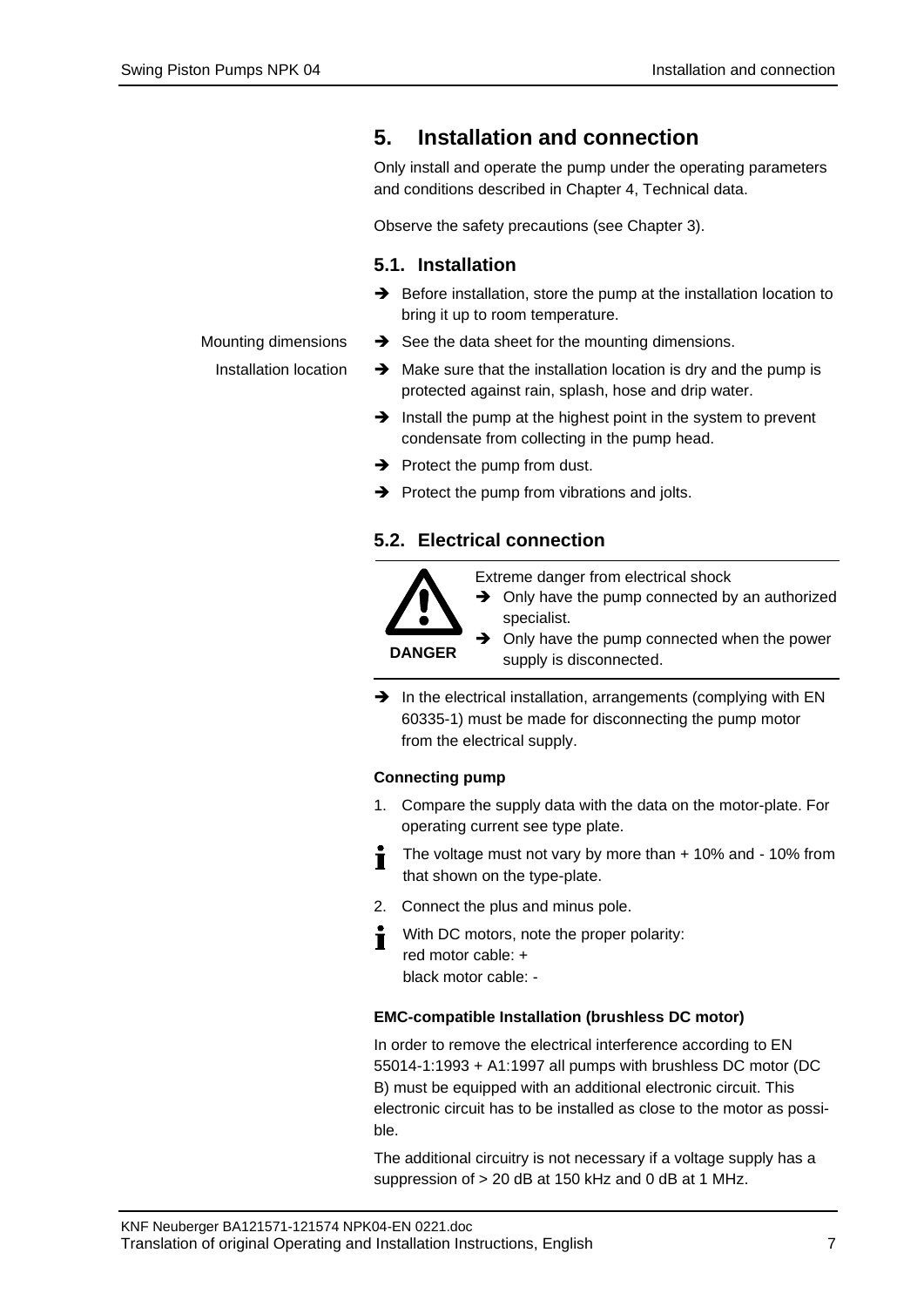The supplemental circuit must be structured according to the following electrical diagram and the components defined therein in order to achieve the required level of suppression



*Fig. 1: Electrical diagram of the supplemental circuit*

#### **5.3. Pneumatic connection**

| Connected<br>components | $\rightarrow$ Only connect components to the pump which are designed for<br>the pneumatic data of the pump (see Chapter4, Technical da-<br>ta). |
|-------------------------|-------------------------------------------------------------------------------------------------------------------------------------------------|
| Pump exhaust            | $\rightarrow$ If the pump is used as a vacuum pump, safely discharge the<br>pump exhaust.                                                       |

#### **Connecting pump**

- A marking on the pump head shows the direction of flow. Ť
- 1. Remove the protective plugs from the hose connectors.
- 2. The accessory silencer/filter (where applicable) is put onto the hose connector.
- 3. Connect the suction line and pressure line (tube ID 4 mm).
- 4. Lay the suction and pressure line at a downward angle to prevent condensate from running into the pump.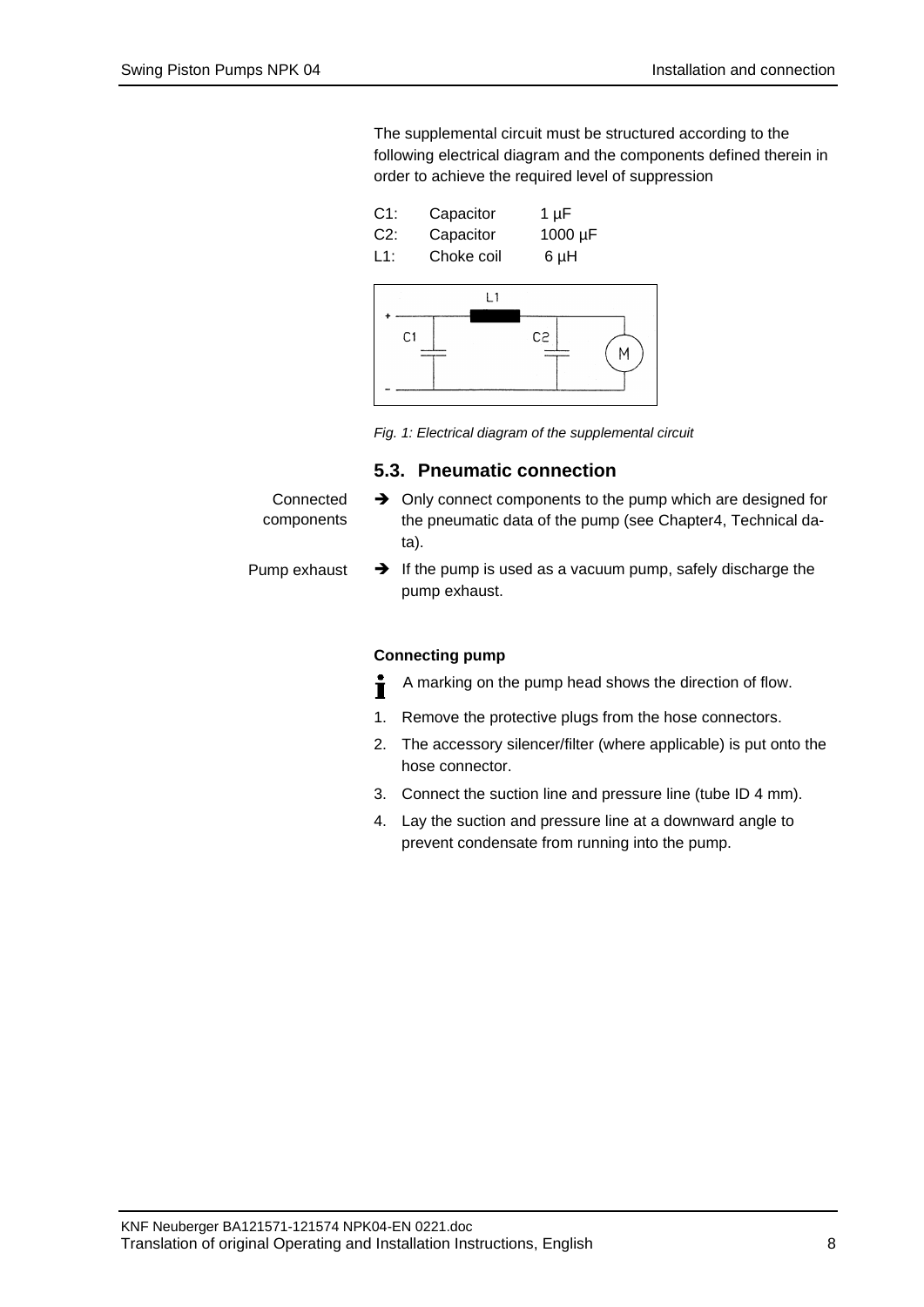### **5.4. Fixation**

### **Fixation (for NPK04 DC)**

The pump has two mounting points, which allow an easy fixation of the pump with 2x Delta PT40 screws.



#### **Fixation (for NPK04 DCB)**

The pump offers two different ways for mounting, which allow an easy fixation of the pump with 2x Delta PT40 or 2x DIN 912 M3 screws.

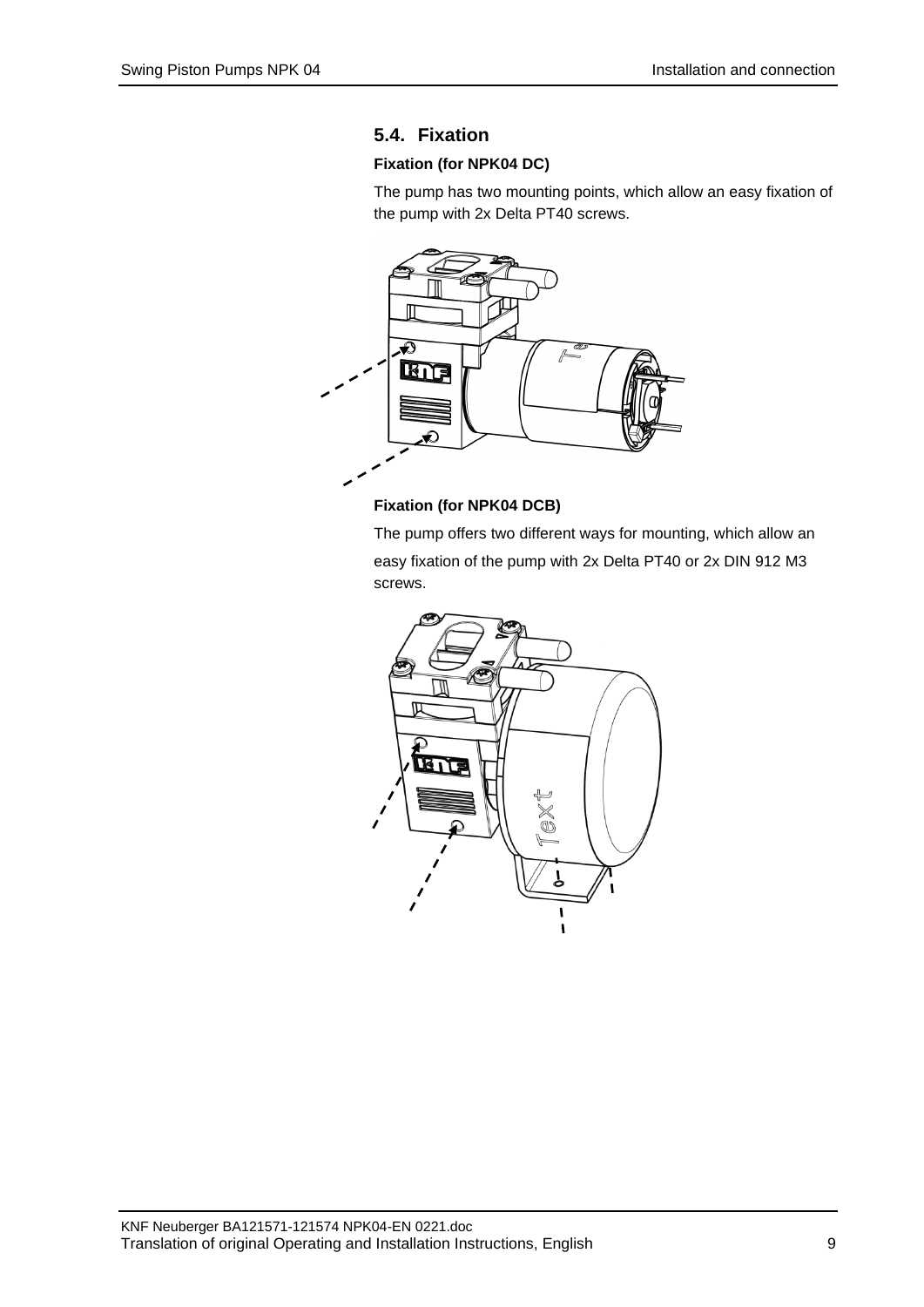# <span id="page-9-0"></span>**6. Operation**

Only operate the pumps under the operating parameters and conditions described in Chapter [4,](#page-5-0) Technical data.

Make sure the pumps are used properly (see section 2.1).

Make sure the pumps are not used improperly (see section 2.2).

Observe the safety precautions (see Chapter [3\)](#page-3-0).



**WARNING**

Hazard of the pump head bursting due to excessive pressure increase

- **→** Do not exceed max. permissible operating pressure (see Chapter 4, Technical data).
- ➔ Only throttle or regulate the air quantity (the gas quantity) in the suction line to prevent the maximum permissible operating pressure from being exceeded.
- $\rightarrow$  If the air quantity (the gas quantity) in the pressure line is throttled or regulated, make sure that the maximum permissible operating pressure is not exceeded.
- **→** Watch pressure during operation.
- $\rightarrow$  If the pressure reaches the maximum permissible operating pressure of the pump, shut down pump and eliminate faults (see section 7).
- Excessive pressure (with all of the related hazards) can be Ť prevented by placing a bypass line with a pressure-relief valve between the pressure and suctions sides of the pump. For further information, contact our technical adviser (see front page for telephone number).
- ➔ With the pump at a standstill, open pressure and suction lines to normal atmospheric pressure. Pump standstill Silencer/filter

Change the silencer/filter (accessory) if it is dirty.

The pump may not start up against pressure or vacuum during Т switch-on. This also applies in operation following a brief power failure.

➔ Make sure that normal atmospheric pressure is present in the lines during switch-on.

Switching pump on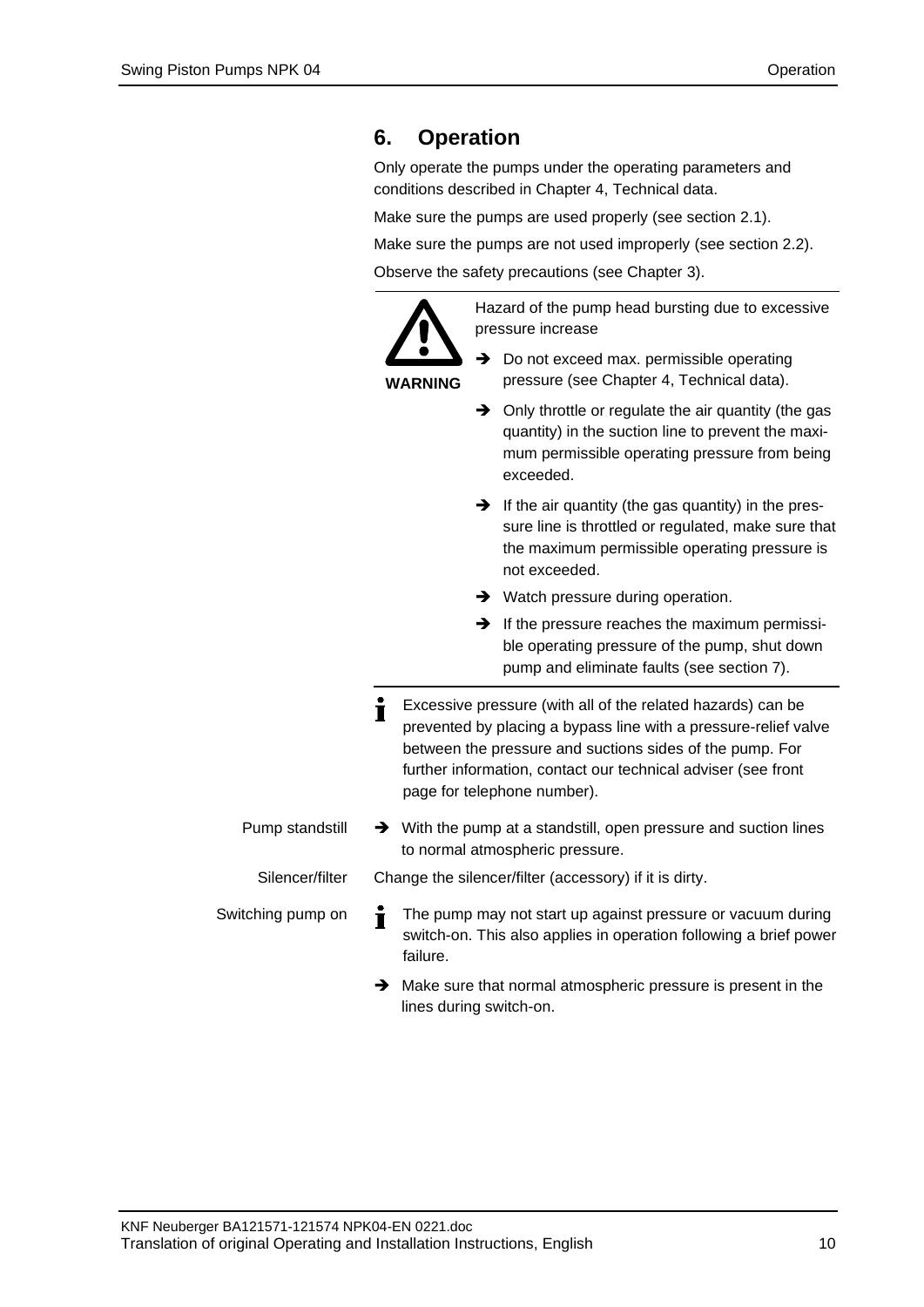# <span id="page-10-0"></span>**7. Troubleshooting**



Check the pump (see Tab. 8 and 9).

| <b>Pump does not transfer</b>                     |                                                        |  |
|---------------------------------------------------|--------------------------------------------------------|--|
| Cause                                             | Fault remedy                                           |  |
| Connections or lines blocked.                     | Check connections and lines.<br>→                      |  |
|                                                   | Remove blockage.<br>→                                  |  |
| External valve is closed or filter<br>is clogged. | Check external valves and filters.                     |  |
| Condensate has collected in<br>pump head.         | $\rightarrow$ Install pump at highest point in system. |  |
| Piston seal or valve plates are<br>worn.          | Replace pump.<br>→                                     |  |

| .<br>×<br>۰. |  |  |
|--------------|--|--|
|--------------|--|--|

| Flow rate, pressure or vacuum too low                                                                                                      |                                                                                                                                                                                                       |  |
|--------------------------------------------------------------------------------------------------------------------------------------------|-------------------------------------------------------------------------------------------------------------------------------------------------------------------------------------------------------|--|
| The pump does not achieve the output specified in the Technical data or the data sheet.                                                    |                                                                                                                                                                                                       |  |
| Cause                                                                                                                                      | Fault remedy                                                                                                                                                                                          |  |
| Condensate has collected in<br>pump head.                                                                                                  | Install pump at highest point in system.<br>→                                                                                                                                                         |  |
| There is gauge pressure on<br>pressure side and at the same<br>time vacuum or a pressure<br>above atmospheric pressure on<br>suction side. | →<br>Change the pressure conditions.                                                                                                                                                                  |  |
| Pneumatic lines or connection<br>parts have an insufficient cross<br>section.                                                              | Disconnect pump from system to determine output values.<br>→<br>Eliminate throttling (e.g. valve) if necessary.<br>→<br>Use lines or connection parts with larger cross section if<br>→<br>necessary. |  |
| Leaks occur on connections,<br>lines or pump head.                                                                                         | Eliminate leaks.<br>→                                                                                                                                                                                 |  |
| Connections or lines completely<br>or partially jammed.                                                                                    | Check connections and lines.<br>→<br>Remove the jamming parts and particles.<br>→                                                                                                                     |  |
| Head parts are soiled.                                                                                                                     | Clean head components.<br>→                                                                                                                                                                           |  |
| Piston seal or valve plates are<br>worn.                                                                                                   | →<br>Replace pump.                                                                                                                                                                                    |  |

*Tab. 9*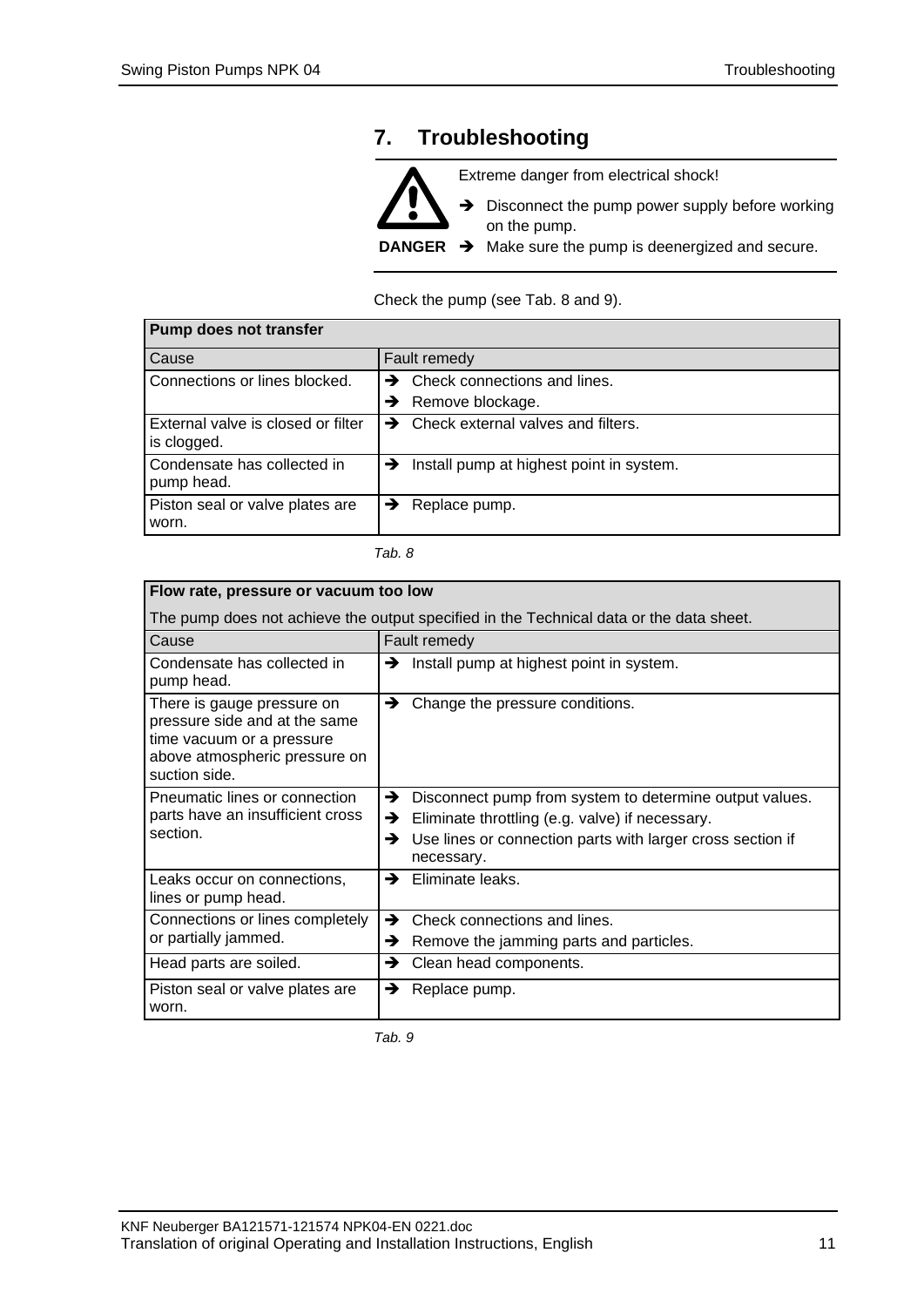#### **Fault cannot be rectified**

If you are unable to determine any of the specified causes, send the pump to KNF Customer Service (see last page for the address).

In order for KNF to repair the pump, the customer must provide a statement on the media which were pumped and on pump cleaning. Please fill out the corresponding KNF form, and submit it together with the pump. A sample statement for copying can be found in section [9](#page-12-0) of these Operating and Installation Instructions.

## <span id="page-11-0"></span>**8. Accessory**

| <b>Accessories</b> | <b>I</b> Order No. |
|--------------------|--------------------|
| Silencer/filter    | 024805             |

*Tab. 10*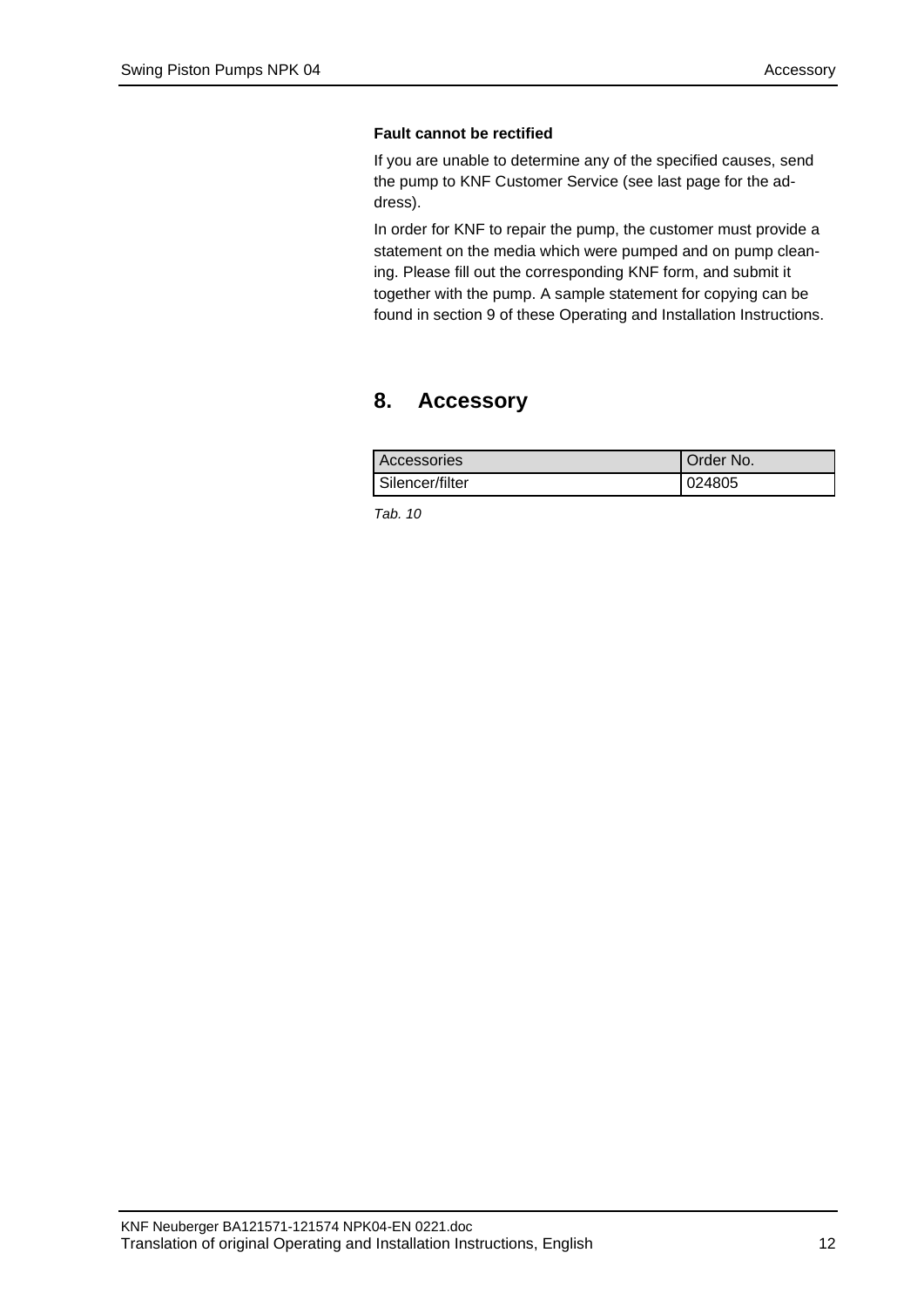## <span id="page-12-0"></span>**9. Returns**

#### **Preparing for return**

- 1. Flush the pump with air for a few minutes (if necessary for safety reasons: with inert gas) to free the pump head of dangerous or aggressive gases (see Chapter Flushing the pump).
	- Please contact your KNF sales partner if the pump cannot be T flushed due to damages
- 2. Remove the pump.
- 3. Clean the pump (see the Chapter Cleaning the pump).
- 4. Send the pump together with completed Health and Safety Clearance and Decontamination Form to KNF, stating the nature of the transferred medium.
- 5. Package the device securely to prevent further damage to the product. If necessary, request an original packaging at a charge.

#### **Returns**

KNF shall undertake to repair the pump only under the condition that the customer presents a certificate regarding the medium that is pumped and the cleaning of the pump. Please follow the instructions at knf.com/repairs.

Contact your KNF sales partner directly if you require additional support for your return service.